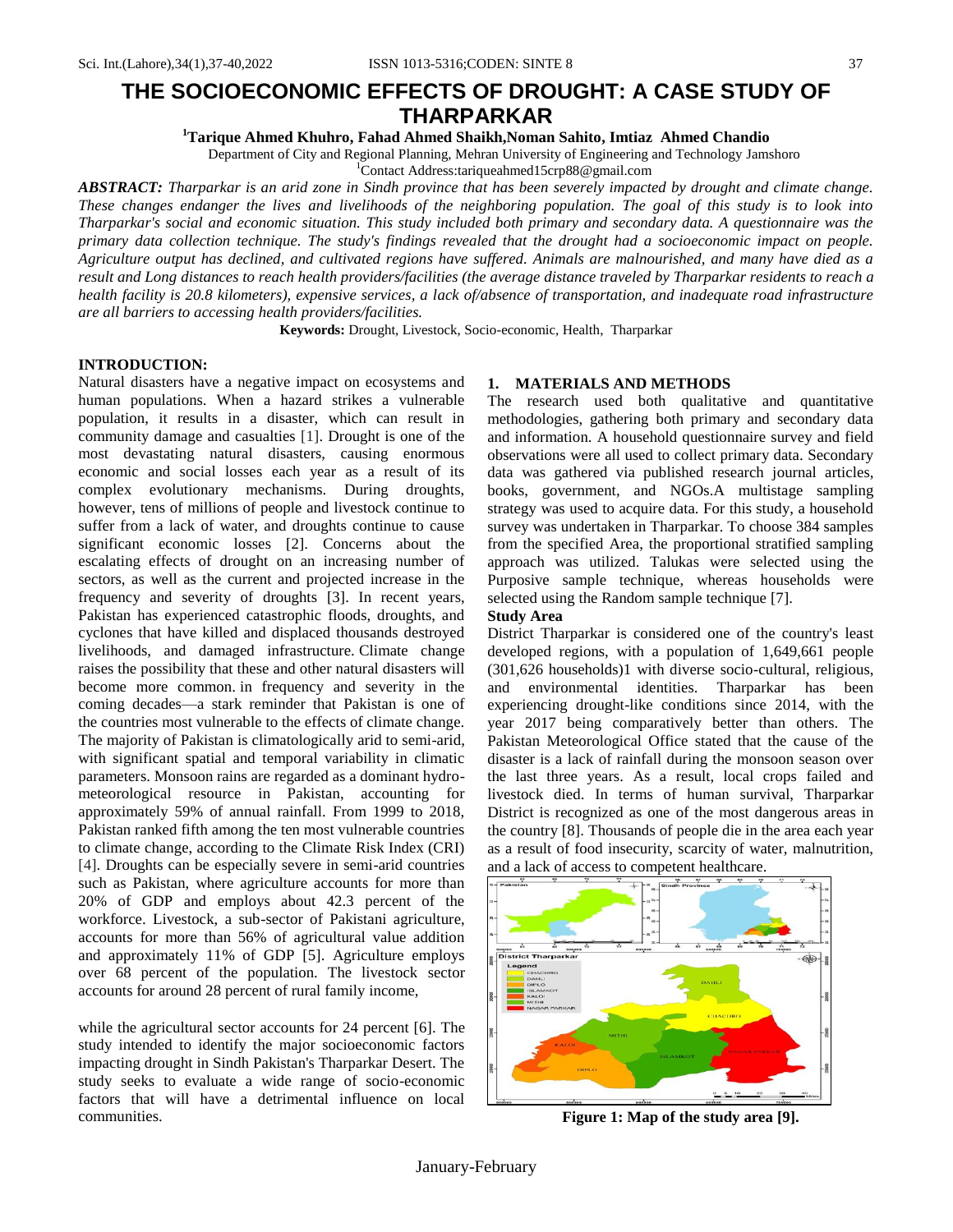# **2. RESULTS**

384 household respondents from the Tharparkar were interviewed for the study of the socioeconomic effects of the drought. The essential features of respondents are summarized in the table below. **Table1: Respondent Profile**

| Tabiel: Respondent Prollie |  |  |
|----------------------------|--|--|
| Percentage                 |  |  |
| 5.7                        |  |  |
| 22.9                       |  |  |
| 41.3                       |  |  |
| 18.4                       |  |  |
| 11.7                       |  |  |
| 100                        |  |  |
| 33.07                      |  |  |
| 40.08                      |  |  |
| 16.4                       |  |  |
| 9.63                       |  |  |
| 100                        |  |  |
|                            |  |  |

# Agriculture and livestock provide the majority of households with their primary source of income. The figure below depicts the occupational structure of households.



## **Figure 2 Occupation of the respondent. Agricultural**

Rainfall is crucial for agriculture in Tharparkar. In Tharparkar, kharif season crops are typically grown in the summer, with sowing taking place in June and July and harvesting taking place in September and October. The most important crops are bajra, legumes, guar, jowar (Sorghumvulgare), maize, sesame, and groundnuts. A lack of rainfall has severely hindered agricultural activities. Despite using all of their seed banks during the previous monsoon, local farmers did not receive the required yield production this year. Seeds did not germinate adequately on time due to a lack of moisture. Some farmers have even acquired seeds on credit and are unable to repay their bills, as seen from the table below most households couldn't afford the purchase of seeds for farming. the Household income and livestock fodder may be further impacted as a result of the drop in agricultural yield. The agricultural territories of many union councils have been decimated, and rain-fed farming is almost impossible.

# **Table 2: Household Purchase capacity for seeds**

| <b>Household Afford seeds</b> Household purchase | seed on credit |
|--------------------------------------------------|----------------|
| 12%                                              | 88%            |



### **Figure 3: Revenue decline of Agricultural products during Drought.**

# **LIVESTOCK**

In drought-stricken areas, a substantial number of livestock have died. Because of a shortage of rainfall, pasturelands and rangelands are unable to supply adequate grass to feed a big number of livestock. Livestock is in significant danger in the current situation since there isn't enough grass for them to eat. Several disease epidemics have occurred as a result of a lack of rain, killing both animals and humans. This was found while gathering data and inquiring about previous droughts' effects on livestock. In the curse situation drought, one responder indicated that he owned 300 to 400 cows, lambs, and goats till a few years ago, but that drought killed up to 80 to 85 percent of them.



**Figure 4 drought Effect on the live Stock Output.**

#### **Income of the people**

Because of the recent low rainfall, most of the people will be unable to cultivate crops, and so will be able to provide only one meal for the family in the coming days through labor. Locals are using the traditional strategy of relocation to overcome drought, which is a popular practice among the majority of households in search of a job, and they generally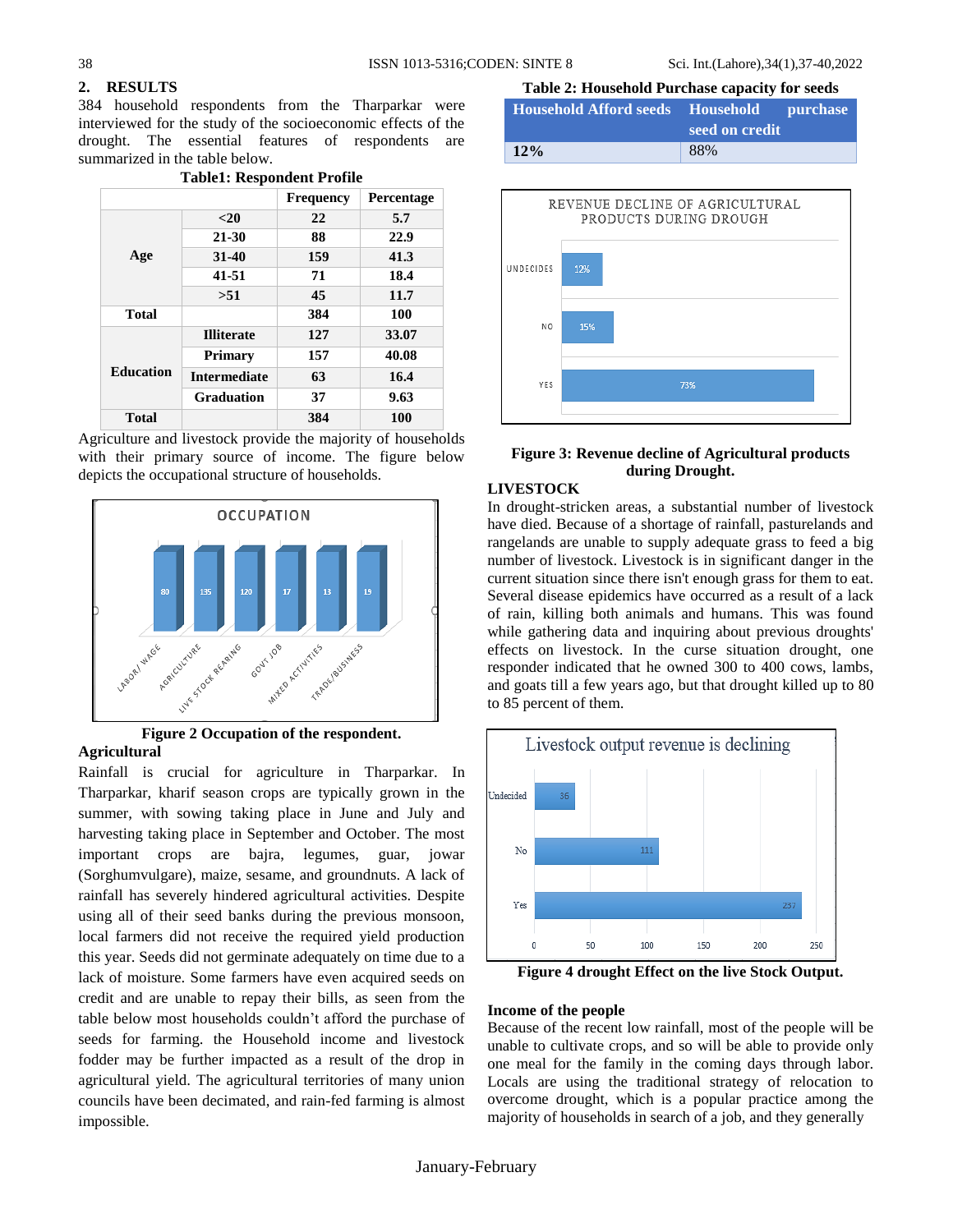undertake labor or daily wage work. The graph below indicates that during a drought, people face hardships, agriculture suffers, and output falls below average.



**Figure 5: household income During a drought.**

#### **Education and Health**

Children's education has suffered as a result of the drought's loss of household income and other social services. Drought has a negative impact on children's academic performance. When asked if the drought had affected their children's education, 65.4 percent replied yes, while 44.6 percent said no.

**Table 3: Impact of the drought on children's education**

| Drought effects on<br><b>Children's education</b> | <b>Percentage</b> |
|---------------------------------------------------|-------------------|
| <b>Education effected</b>                         | 65.4%             |
| <b>Education not effected</b>                     | 44.6              |

Availability of healthcare services during the drought People had access to healthcare facilities throughout the drought, according to 35% of respondents. During the drought, 65 percent of respondents did not have easy access to health





care. The SDNA Report contains various critical statistics that show the difficulties that the Tharparkar district is facing, as well as its patterns of access to health facilities and providers. The majority of the surveyed population (22%) seeks out Basic Health Units, followed by 20% seeking out THQ, 19% seeking out Rural Health Centers, 18% seeking out DHQ, 12% seeking out Private doctor/clinic, and the remaining 9% seeking out other options such as dispensary, MCH, outreach/mobile team, and so on. The most persistent impediments to accessing health providers/facilities are long distances (the average distance traveled by Tharparkar inhabitants to reach a health facility is 20.8 kilometers), pricey services, a lack of/absence of transportation, and inadequate road infrastructure. Other causes include a lack of medications, medical equipment, and health/female health specialists.

#### **3. CONCLUSION**

Drought is one of the most serious disasters that affect the socio-economic situation of a region. Drought has become one of the most common tragedies in Tharparkar, wreaking havoc on the people who live there. Drought has had enormous social and economic implications, putting residents' livelihoods in jeopardy. Cultivated areas have been ravaged, and productivity has plummeted. As a result, agriculture's revenue has plummeted. Livestock has died, and the revenue loss from livestock production has been reduced to the bare minimum. In Tharparkar, humans and animals are both affected by a variety of diseases. Drought promotes the animal disease sheep pox and peacocks are also susceptible to some infections. The primary causes of infant death are high birth rates, large families, malnutrition, and a high frequency of water-borne illness. Several other such deaths have gone undiscovered. Malnutrition is becoming more common as a result of an increase in animal mortality. Other health issues prevalent in Tharparkar include pneumonia, diarrhea, and weight loss during birth and early births. Because health and other services are located at a set distance and individuals must travel a long distance to obtain them, mobility is one of the most significant issues that communities face. To improve socioeconomic conditions, the government must take immediate action to provide necessities such as food, health care, and education.

#### **4. REFERENCES**

- [1] Rehman, T., Ainuddin, S., & Faiz, S. Socio-economic Impacts of Drought in Nushki District, Balochistan 2017.
- Weng, Z., Niu, J., Zhang, W., Sivakumar, B., Chen, J., & [2] Du, T. (2021). Towards a greater awareness for drought mitigation in China. *Stochastic Environmental Research and Risk Assessment*, 1-19.
- [3] Wilhite, D. A. (2017). Drought management and policy: Changing the paradigm from crisis to risk management. European Water, 60, 181-187.
- [4] Hina, S., Saleem, F., Arshad, A., Hina, A., & Ullah, I. (2021). Droughts over Pakistan: possible cycles, precursors and associated mechanisms. *Geomatics, Natural Hazards and Risk*, *12*(1), 1638-1668.